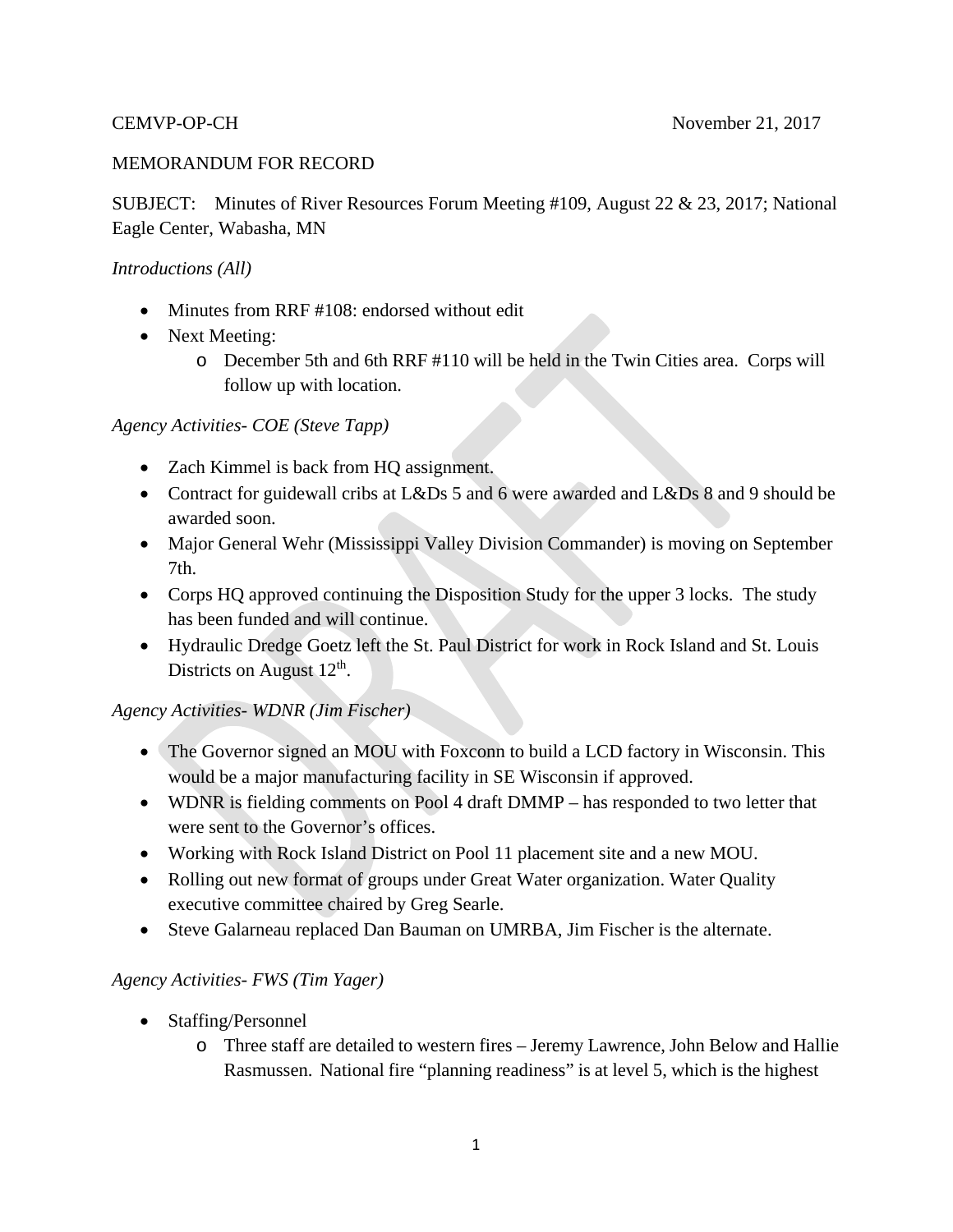level possible. We are strongly encouraged to make our fire trained staff available to assist.

- Upcoming "events"
	- o National Wildlife Refuge Association will be visiting La Crosse October 12 and 13
	- o Habitat Management Planning final draft of HMP is undergoing internal review before coordination with State/Federal partners. You can expect to be contacted directly by Steve Winter regarding individual partner meetings to review/coordinate HMP.
- Visitor Services
	- o Access at boat landings sedimentation. Half Moon and Cold Springs are case examples: Cold Springs (pool 9) where the EMP project (dredging of the south lobe and installation of flow diversion structure) almost certainly exacerbated sediment capture/transport from Miner's Creek. Now, recreational access is compromised due to sedimentation of channel. Pressure from public to spend taxpayer dollars to dredge access channel. Public is questioning the benefits of the project compared to the long‐term costs.
	- o Senior pass sales huge burden on administrative staff to sell passes at Winona and La Crosse. Price of passes is increasing from \$10 to \$80 on August 28, 2017. Well over 700 passes have been sold at Winona since January 1 compared to 373 passes sold in the previous 24 years! Minnesota Valley NWR sold 750 passes in one day.
	- o Refuge will be conducting outreach on voluntary use of non‐lead ammunition for deer hunting to reduce indirect exposure/ingestion of spent lead ammunition fragments by bald eagles.
- Other
	- o Two commercial waterfowl guides who were previously permitted to guide on the Refuge were recently sentenced for Lacey Act and Migratory Bird Treaty Act violations. A third guide is currently scheduled to go to trial in October.
	- o Reports of a die‐off of faucet snails in Pool 7 don't have details on this.
	- o Multiple fatalities on the Refuge/River this summer.
- Several compatibility determinations (CDs) remain under review. Refuge Manager Sabrina Chandler and Deputy Regional Director Charlie Wooley met with WDNR Deputy Secretary Kurt Thiede, along with legal counsel from both agencies, in Madison on July 12 to discuss next steps in moving forward with finalizing CDs. The Service is awaiting a written response from WDNR before determining appropriate next steps. Legal counsels for both agencies continue to coordinate.

#### *Agency Activities- MDNR (Megan Moore)*

• Dan Lais is new Division Regional Manager, two levels above Megan.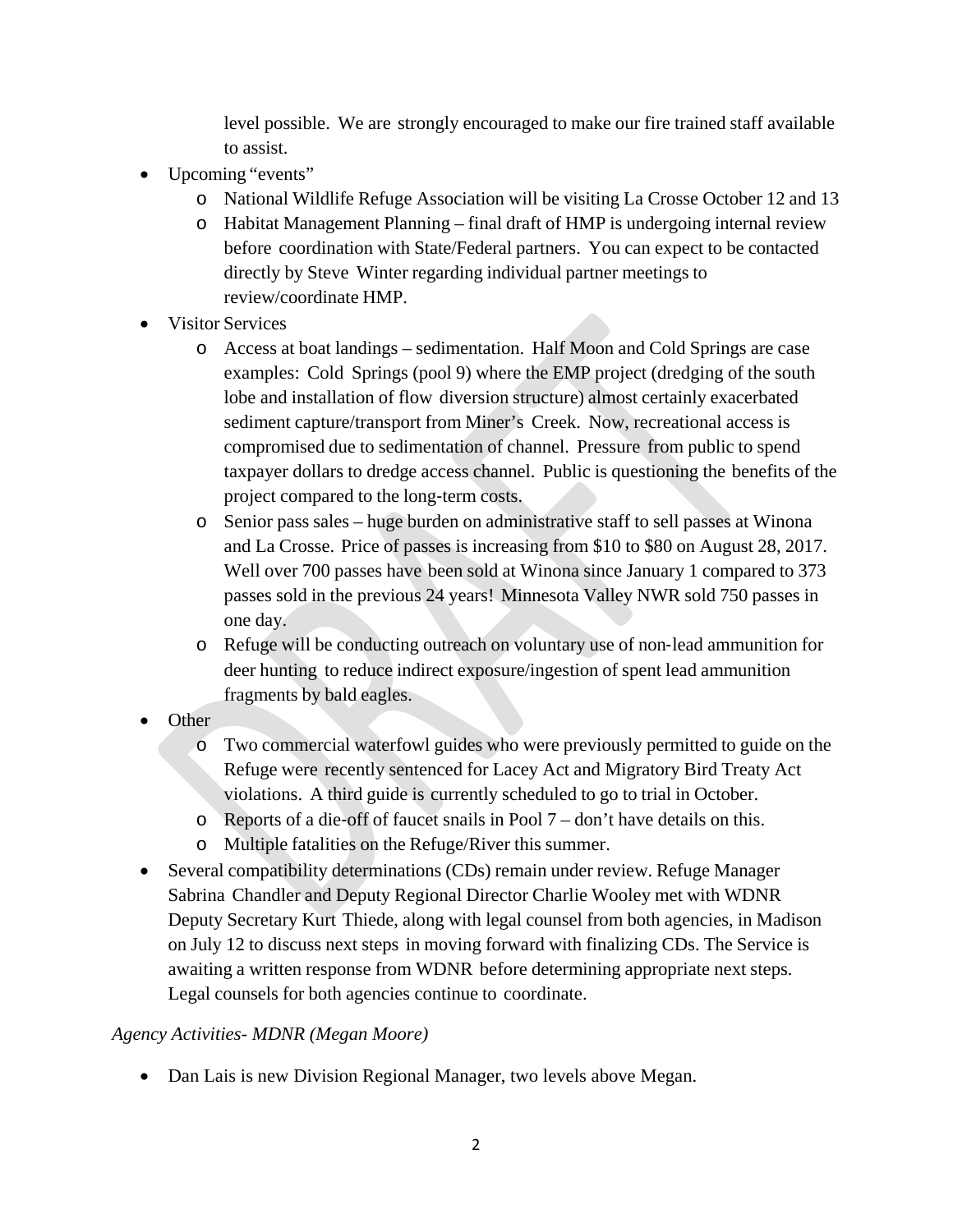- Pool 3 Brewer Lake Inlet project preconstruction meeting held today. Will start after Labor Day.
- Invasive Carp in Minnesota going through the Legislative approval process to tag and release 2 invasive carp. Plan to release them in Pool 2, will track the movement.
- Pool 4 Draft DMMP the document has caught a lot of attention state wide.
- Report from residents at Camp Lacupolis that it appears tow boats are grounding on the left descending bank across the navigation channel across from them.
	- o The Navigation Work Group will discuss this topic to see if there have been any groundings and if so how to prevent them.

# *Agency Activities- IDNR (Mike Griffin)*

- New Iowa Governor Kim Reynolds, Dale Garner is the new Division Manager, Todd Bishop is the new Chief of Wildlife.
- Budget cuts eliminate the Forestry Bureau in Iowa those workers will be absorbed by the Wildlife and Parks Department.

## *Agency Activities- American Rivers (Olivia Dorothy)*

- American Rivers currently has a 2 year fellowship filled by Brad Gordon,  $1<sup>st</sup>$  year is in Washington DC, will be working the river in year 2. Primarily working on floodplain restoration.
- Strategic plan Plan will focus on floodplain restoration for Upper Miss Basin. Will be having a 2 day meeting in Madison WI in October of 2017, limited space but are looking for people speaking to issues in multiple states.
- American Rivers is following the Disposition Study of the Upper 3 Lock and Dams. Working the Nan Bischoff of the Corps St. Paul office.
	- o Hosted a public meeting in June with the Corps. Gathered information from the public. There seems to be a 50/50 split of people for and against disposing of the locks. All options remain on the table.

# *Agency Activities- UMWA (Greg Genz)*

- Last year Greg took a tow boat and barge from St. Paul, MN to Davenport, IA. In general conditions are poor through the whole area. Very few tow waiting areas. Can't fix the locks and neglect the channel.
- UMWA and Friends of Pool 2 recommend continue to dredge in Pool 1 as a sediment trap. Historically, Minneapolis has always sold all the material dredged in Pool 1. Sand isn't as desirable once it mixes with the finer material from the MN River.
- Friends of Pool 2 would like more beach establishment in Pool 2.
- The Island at RM 828 has lost 1/3 of its size in last 5 years.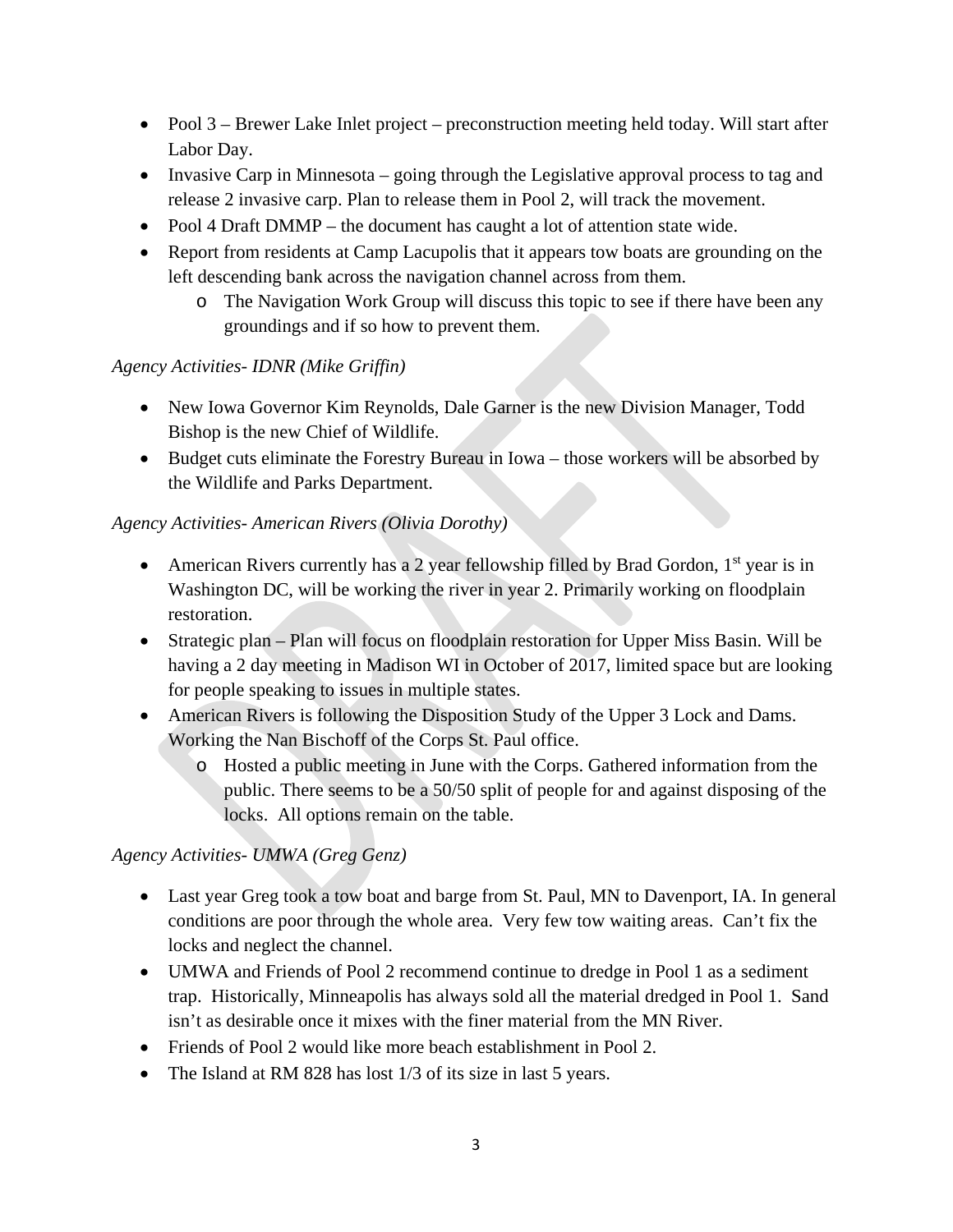*Section 204 Projects –Head of Lake Pepin - Pigs Eye Lake- (Tom Novak)*

- Head of Lake Pepin and Pierce County Islands
	- o Feasibility Study is 100% Federal Cost. Started in June 2017, held public scoping meeting in July (70 attended).
	- o Kevin Nelson is doing sediment sampling today will have all the sediment info in the fall.
	- o Will do concept screening and preliminary plan in fall of 2017.
	- o \$30 \$40 Million cost if all features are built.
	- o Will try to do bathymetry in the fall.
	- o Planning should be done about 18 months faster than an HREP.
	- o Section 204 projects are limited to \$10 Million.
	- o Congressmen Ron Kind and Jason Lewis have shown support along with State legislators from MN and WI.
	- o Lake Pepin Legacy Alliance is waiting for sampling data then will push for more outreach for funding if it looks like it will move forward.
- Pigs Eye Lake
	- o Handout shows tentatively selected plan
	- o Preliminary report is out for agency review
	- o FY18 work will include posting report for 30-day public review, final report and EA, enter into partnership agreement with sponsor (Ramsey County), and begin design phase.
	- o FY19 work will include advertise and award contract, and start of construction.

#### *Pool 2 CMS – Boulanger Bend to LD 2 (Tom Novak)*

- Looking for RRF Endorsement. Steve Tapp will send out request for endorsement, which will include executive summary and hydraulic report comments.
- FONSI signed 31 July and contract advertised on 6 August.
- Plan to obligate funds before the end of the Fiscal Year.
- Rock Structures (Phase 1) Six entities responded for review. 350,000 yards of rock to do this.
	- o Mussels will be relocated before and during construction.
- Full implantation will take two years.

#### *Fish and Wildlife Work Group Activities (Steve Clark)*

- FWWG Met March  $27<sup>th</sup>$
- Next HREP
	- $\circ$  Issue Brief signed June 1<sup>st</sup> and provided to RRF co-chairs. The brief explains the challenges in selecting the next HREP to pursue.
- Next FWWG activity selecting two additional HREPs.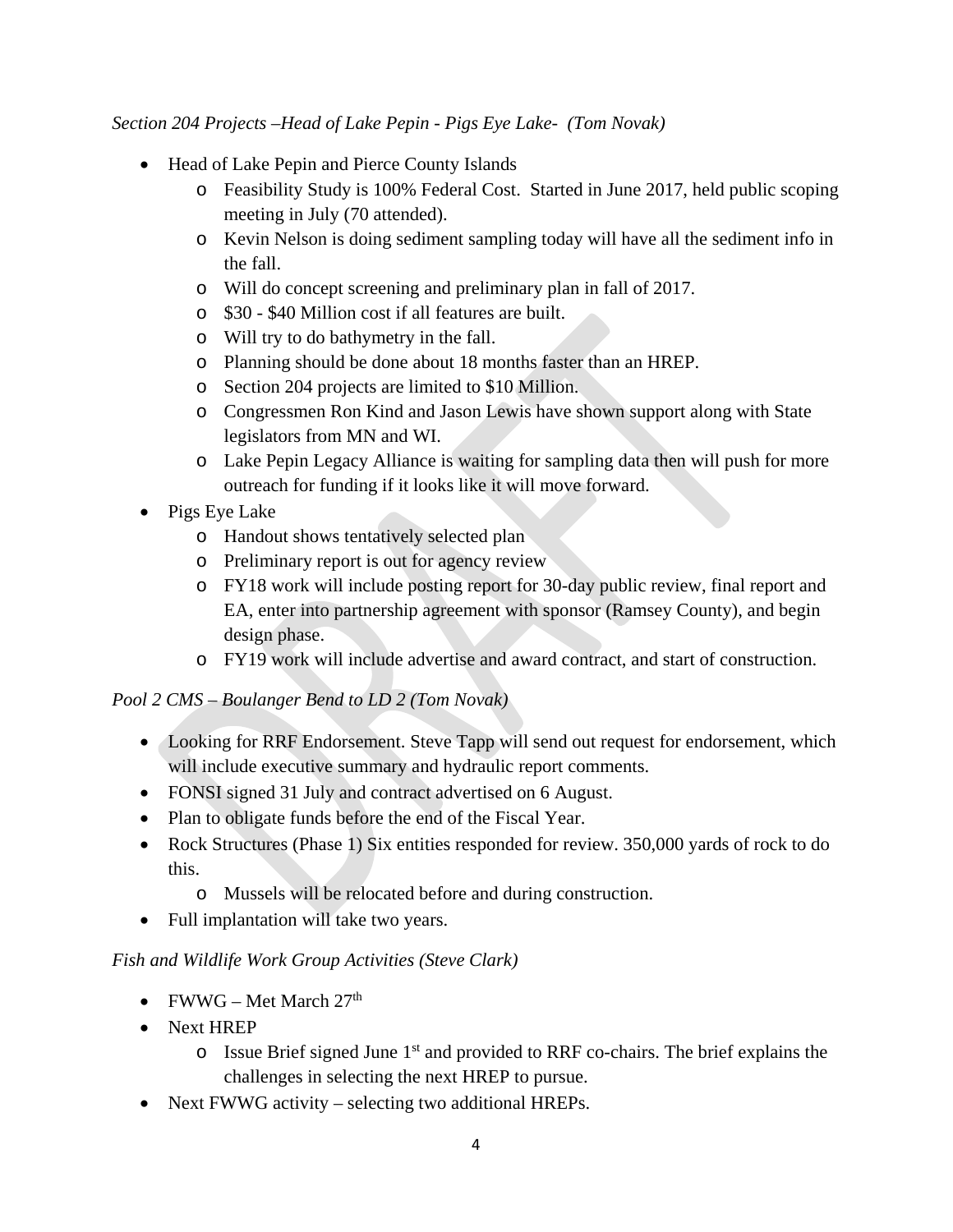- WDNR working on 7 projects now, MDNR working on a project for Weaver Bottoms, and FWS might have a couple new projects.
- IDNR asked if they needed to re-do the 20 they have in now. Clark said no need to re-do, but send them in.
- Tim Yager reported that Sabrina Chandler informed the UMRRCC that any projects requiring FWS refuge sponsorship need to be vetted through Refuge Manager Sabrina Chandler and Assistant Refuge Manager Tim Yager prior to FWWG approval.
	- o Criteria in which they will be reviewed by the FWS:
		- Floodplain forest is a priority of the FWS. Projects have a direct impact on migratory birds. Larger continuous blocks of forest are important.
		- Fisheries Paddlefish, sturgeon, large river species
		- $\blacksquare$  The FWS has been the only project sponsor with O&M responsibilities, so they need to support them.
		- Two projects per State sent to Tim and Sabrina, will add to 6 fact sheets that FWS have generated already.
- IDNR concerned because they worked with previous FWS managers and waited through the HREP process. They now have a project close to the top of the ranking and the criteria is changing, plus the FWS would always have the veto authority on projects.
- FWWG Hope to have the impasse resolved by Mid-September.
	- o All projects must meet defined criteria
	- o Shooting for endorsement of the two new projects by December.
- FWS stated a holistic view would be to concentrate on the Middle Miss River. Their position would be to support HREP money spent in the Middle Mississippi River.
	- o States are concerned they are not going to have their fair shake. Also concern that the program could receive less funding if all states are not getting some funding.
	- o FWS stated the biggest and greatest needs of the environment need to come first as a core principal of the program.
- Losing bathymetric diversity is just as important as topographic diversity, Jon Hendrickson would like to discuss using the river's energy to create bathymetric diversity. It's complicated and only works in certain areas.

# *Upper Mississippi River Restoration (Tom Novak)*

- FY 16 budget \$3.6M
- FY 17 budget \$8.2M
- FY 18 Budget \$8.2M
	- o Need to be leaning forward with projects
- Harpers Slough HREP is virtually done dedication in the spring.
- Conway Lake HREP
	- o *Endorsement requested on June 21 and endorsed by consensus email vote on July 14.*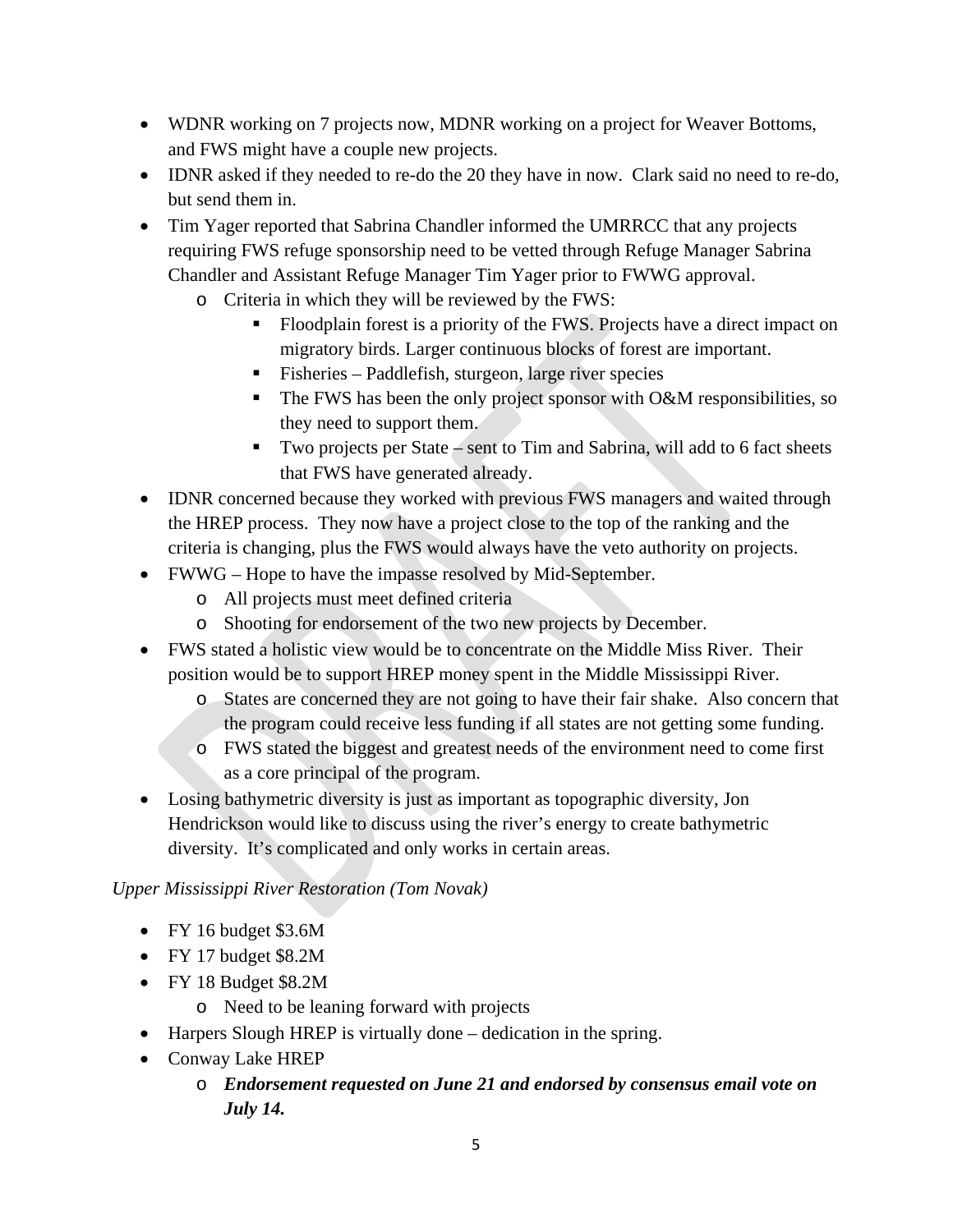- o P&S July
- o Award in September Fully Funded
- McGregor Lake HREP
	- $\circ$  Feasibility continue planning, focus on floodplain forest & overwintering
	- o Complete draft and final report in FY 18
	- o Complete P&S and award contract FY 18
- Other jobs
	- o Pool 8 rocks sill repair repair rock sill  $C8 \sim $100k$  this FY by M&R
	- o Peterson Lake
		- Look at installing rock closure of the openings to increase overwintering benefits and reduce sediment
		- Define SOW/EA if just rock maybe use M&R
- RRF Endorsement of next HREP
	- o FWWG looked at 3 projects (Lower Pool 10, Weaver Bottoms, and Bass Ponds) for endorsement.
	- o FWWG recommended endorsement of the Lower Pool 10 HREP.
	- o FWS indicated they would not endorse anything but Bass Ponds HREP.
	- o WDNR made a motion to endorse Lower Pool 10, Corps seconded the motion.
	- o Discussion:
		- Jim Fischer; UMRR is a partnership, that has followed the partnership agreement in the past.
		- **Tim Yager; Refuge is not going to commit to Lower Pool 10 today. The** FWS believes there will be other locations with higher ranking after new projects are considered. Tim is the only one who signs O&M agreements.
		- FWS will complete HMP soon and won't likely accept another project until the HMP process is completed.
	- o Vote on motion to endorse Lower Pool 10 HREP: All in favor except FWS.
	- o IDNR made a motion to endorse Bass Ponds, MDNR seconded the motion.
	- o Discussion:
		- Concern for how this process will work in the future.
		- Tom Novak will start conversation to determine best path forward on how projects are submitted, approved, studied and constructed. Need 1 or 2 more projects vetted through.
		- Tim Yager recommended leaders of all organizations (Charlie Wooly for FWS, COL Calkins for Corps, etc.) have a discussion as to how this will move forward in the future to avoid having meetings like this one.
		- Kirsten Mickelson will work with Tom Novak to help facilitate a meeting.
	- o *Vote on motion to endorse Bass Ponds HREP: Endorsed by consensus.*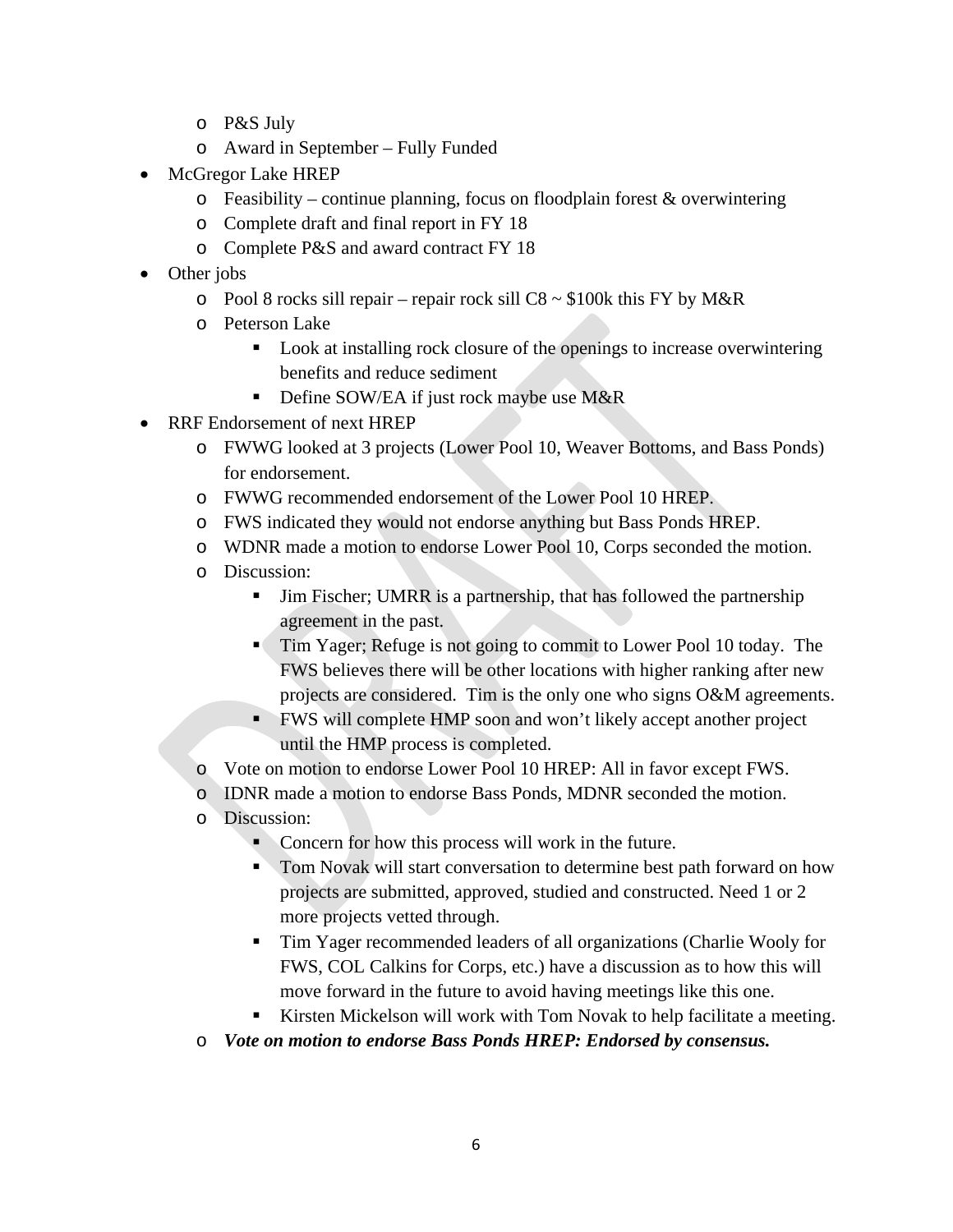*Channel Maintenance Program Activities (Cottrell, Kimmel, Machajewski and Tapp)*

- Dredge Schedule
	- o Early Start in April
	- o Late funding for a few harbors
	- o 58 hour closure in Pool 6 discussion with industry on use of boats to free barges. Self-induced problem after first boat grounded outside the channel. Ten tow boats waiting, 100 + barges before cleared.
- Channel Management Study Upper Approach to LD 7
	- o Looking at project to reduce outdraft
	- o Problems begin at about 40k cfs
	- o Jon Hendrickson: more flow in the main channel, less flow in to Lake Onalaska and Sommer Chute.
- Channel Management Study Lower Pool 10
	- o Kick off for this study has been delayed due limited personnel available.
- Placement Site Activities
	- o Fountain City 1 reestablished haul road to barge loading area.
	- o Brownsville Containment storm blew down fence this summer, looking at rehab soon.
	- o Thanks to the FWS and the States for the Law Enforcement support keeping rec users away from the Dredge Goetz and its placement site while working in Pool 8. To clarify, all placement sites are closed to use when we are placing at them.
	- o Mississippi Gardens: EA underway and should be done soon.
	- o Blackhawk Park: Working on cultural review.
	- o Real Estate Issues: Moving away from easements and moving to fee title ownership.
		- Internal conflict of how to obtain access to place sand on someone's property.
			- Process took about a week to execute in the past, but that process will not be used any more.
			- Used a Right of Entry (ROE) for construction in Red Wing MN. Could only be used for channel dredge cuts and only for 49 days.
	- o Pool 2 DMMP:
		- $\blacksquare$  Met on August 14 working on draft report should be done by the end of the month. Stakeholder meeting will be held after that.
		- **Tom Novak is working on a communications plan.**
		- The plan will carry forward all CMMP sites except St. Paul Barge Terminal. Work will be done on a ROE for 350K CY of material generated from Channel Management Study. 350K CY is also needed to complete the Pigs Eye 204 project.
	- o Crats Unload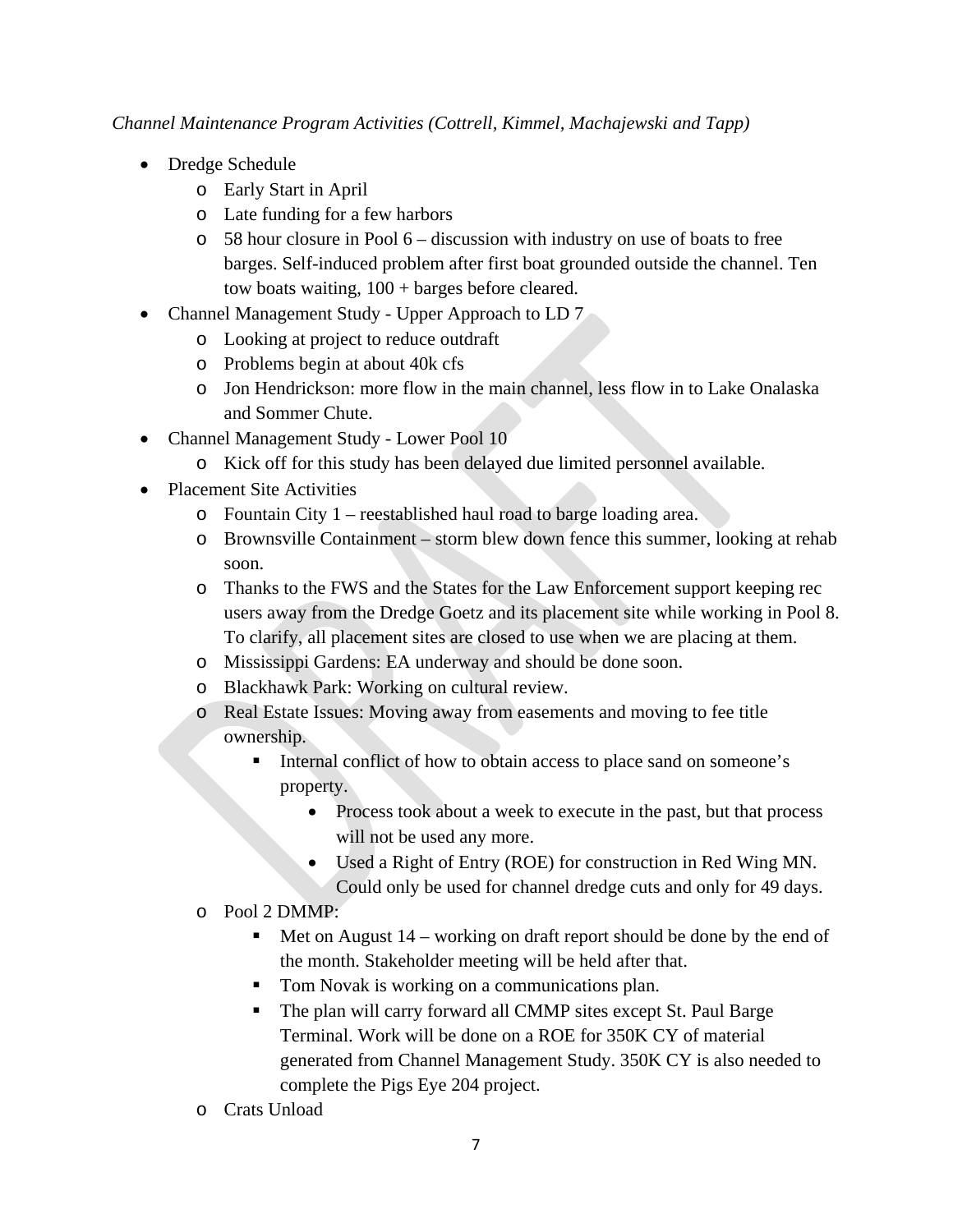- Contractor JF Brennan
- Work completed on  $8/2/17$
- ~826,000 CY unloaded and transferred to the WGP at a cost of \$10.63/CY
- $\sim$  -421K CY in 2016
- $\sim$  -405K CY in 2017
- o Lost Unload
	- Contractor Dubuque Barge and Fleet (aka Newt)
	- ~1.3M CY project, funding in Fiscal Years 2016 & 2017, work in Calendar Years 2017-2019.
	- Mechanical unload, barged to West Newton Chute placement site then hydraulically pumped into the site
	- Began site unload on 7/19 after eagles fledged nest on Lost Is
	- ~35K CY removed to date
	- Public not seeing/obeying MDNR sign regarding boat landing closure
	- **COE** feels signage was inadequate
- o Next site unloads
	- Pool 3 Corps Is, Lower Pool 4 Reads Landing
- o DMMPs
	- $\blacksquare$  Pool 4
		- DRAFT report to agency partners  $4/27$
		- DRAFT report to landowners & public  $5/11$
		- Public meetings held  $6/6 & 6/15$  (Nelson, Wi & Wabasha, MN)
		- Much public, political and media opposition
		- Several alternatives being suggested
		- Fix Chippewa River, Build large islands in Lake Pepin & Big Lake, Place material in Tiffany Bottoms "wasteland", Place material on gov't-owned lands, Barge elsewhere, Use as FRAC, Do anything but what is in DRAFT plan
		- Current Schedule
			- o 8/25 Comment period closes.
			- o 9/15 All alts received shared with stakeholders
			- o 10/1 Alts worth evaluating to stakeholders/public
			- o 12/15 Alts analysis/Fed Standard determined (if different than current)
			- o 1/1 Final report or new DRAFT for Public Review

Comments: Olivia Dorothy – Missing a partner at the table, the Department of Commerce for marketing of dredged material.

Zach Kimmel - would like to set up a beneficial use working group and get input from others. There is some interest, but decided to wait for now.

Greg Genz – Make sure this process is one we can use again.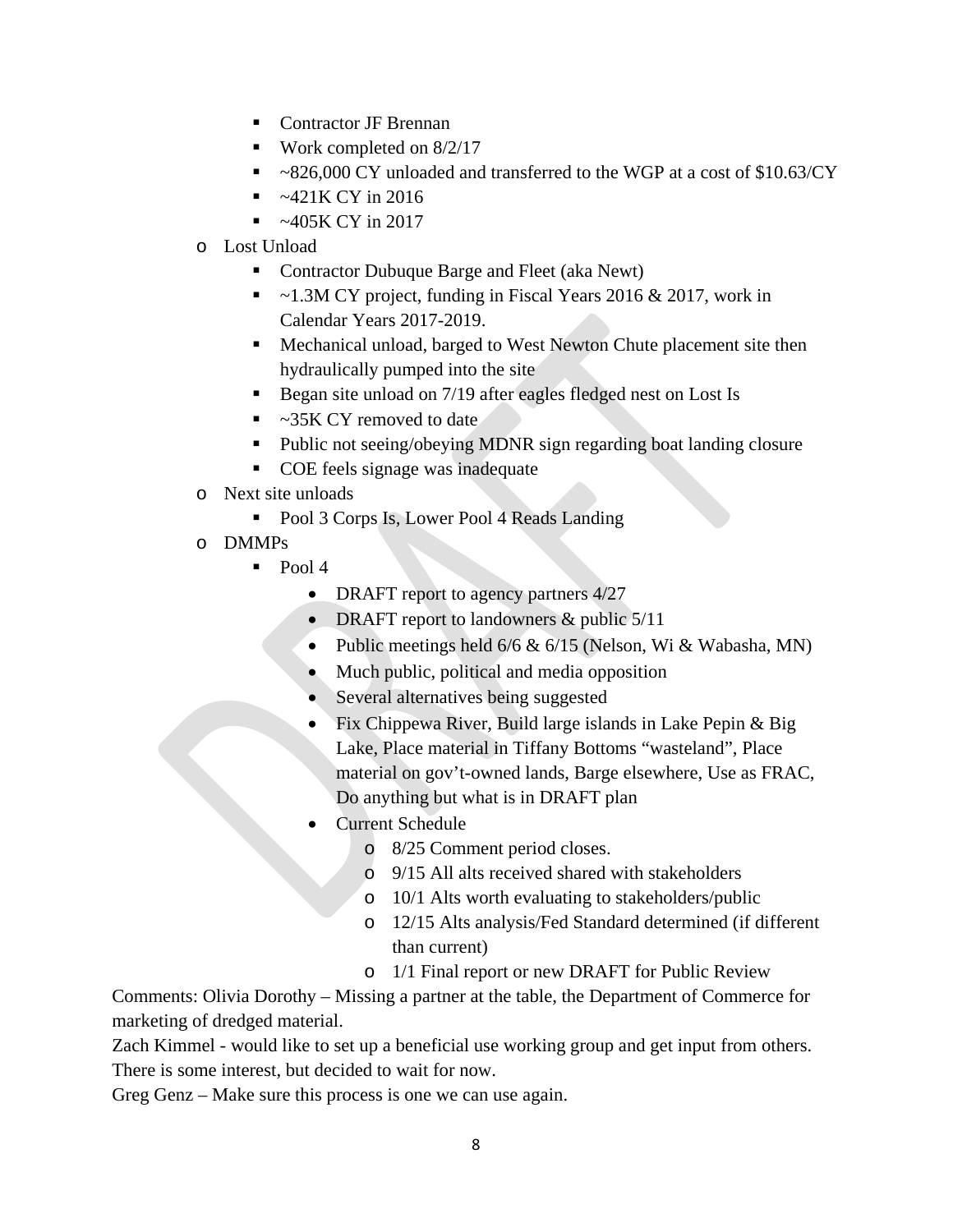- $\blacksquare$  Pool 5
	- Current Schedule likely to slide due to Pool 4
	- Draft report to stakeholders fall 2017
	- Draft to public & public meetings fall/winter 2017
	- Show all options being considered
- Pool 6
	- Initial DRAFT to partners  $2/1/2016$ , reviewed & responded to comments
	- Updated DRAFT to stakeholders 8/19/2016
	- Incorporated increased dredging quantities
	- Purchase of Hemker portion of Homer site
		- o Issues with legal description
		- o Hope to Close fall 2017
	- Current Schedule likely to slide due to Pool 4
	- Updated DRAFT to partners, stakeholders, and public fall 2017
		- o Show all alternatives being considered
	- Public meetings fall/winter
- Pool 9
	- Kickoff planned for fall 2017
		- o Likely to slide due to Pool 4
		- o ID scope
- C&H Program
	- o Funding in FY17 to exercise last option for material at Lost Island unload
	- o Good Funding for FY 18
	- o Plan to work on contract for next year to focus on placement site unloading with options for channel dredging.
		- Direct them to sites to do mechanical unloading and transport to a location for permanent placement or truck to a permanent location.

#### *Navigation Work Group Activities (Cottrell)*

- NWG will meet in fall of 2017 to go over issues
	- o Camp Lacupolis report of rec users seeing tow boats ground across from the camp.
	- o Head of Lake Pepin buoys.
	- o Buoys in General
	- o Mileage signs on day marks
	- o Safety zone during or after a grounding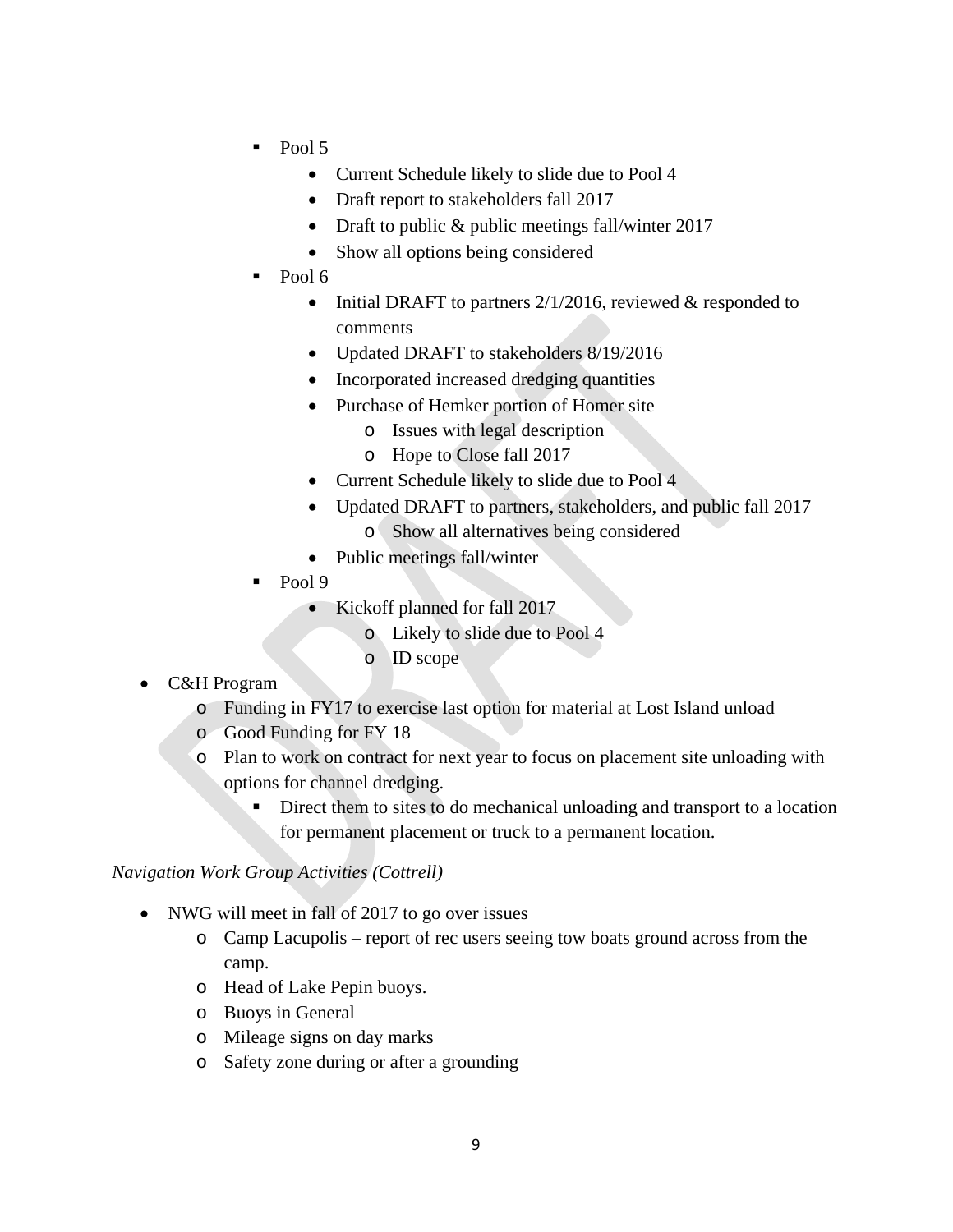### *Engineering with Nature / Regional Sediment Management (Kimmel)*

- Two FY 18 RSM projects submitted
	- o McMillan Island floodplain forest RSM proposal unlikely to get funding in FY 18, more likely through EWN or ERDC.
	- o Chippewa River proposal using dune tracking technology is the process they are proposing.
		- Durand and Hwy 35 bridge locations.
		- Started this on the MN River in 2012. Bedload is only 1% or less on the MN River. Suspended load is more of a factor on the MN River.
- RSM is study funding only, cannot be used for projects.

# *Beneficial Use Restoration Projects (Clark and Kimmel)*

- McMillan Island moving forward with planning as part of  $O\&M$ , need to stay within the federal standard.
	- o Finalizing design and volumes
	- o Considering work in phases would like to do 40k cy at a time.
	- o identify components / phases
		- Iowa comfortable with that approach and has done it in MVR
- Iowa is interested in the Lansing Island, Wisconsin agrees there might be an opportunity.
- Mosquito Island OSIT was 8/24
	- o Sending out weekly updates
	- o Placed about 25k cy at this point
	- o Rock placement has began
	- o Woody Veg in vanes internal concerns of transporting ash in Pool 6, concern for loss of production. If production were lost could push the project beyond the federal standard.
		- No real monitoring has occurred at sites where woody veg has been used in vanes to know if is worth it.
		- Dan Cottrell will talk to Al VanGuilder to see if we can use multibeam at Crats, Teepeeota and Reads to see if it will work to evaluate whether woody debris is still there.
		- Minnesota: We don't want to stop or slow the process but still interested in woody veg use.
	- o There will be future OSIT meetings
	- o Mid October completion

# *Recreation Work Group (Stefanski)*

- No meeting since last RRF so nothing to report
- WDNR did some Pool 7&8 beach cleanup / management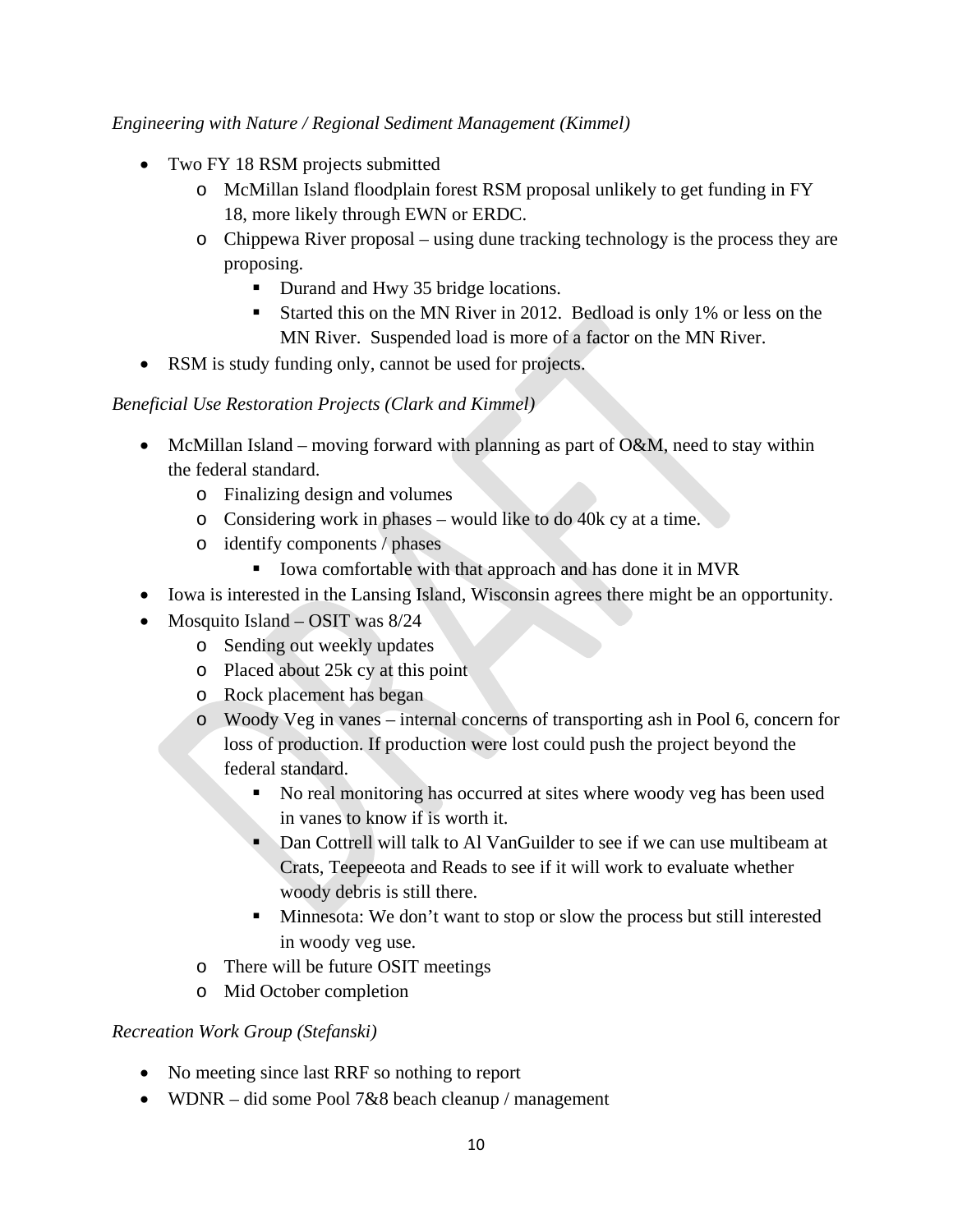- o Partnered with FWS on some herbicide treatments.
- Look in to having an NGO as chair and plan to discuss at next meeting.

*Water Level Management Task Force (Mary Stefanski)*

# Water Level Management Task Force RRF 109 Report August 23, 2017

- *Conceptual Model* Aaron McFarlane provided new drawings for the public conceptual model. There were a few recommendations from the group regarding the drawings but overall they look great. Tim Schlagenhaft stated that Audubon is working with a graphic artist on a video which is intended to make people take action and understand the concept of drawdowns. This person could also take a look at the drawings. Aaron will take one more crack at changes to the drawing.
- *MN DNR LSOHC funding for Pool 3*. Dan Dieterman reported that the permit issues with the Brewer Lake inlet partial closure project have been resolved. The project is expected to reduce sediment load to Sturgeon and Buffalo by 50%. MDNR has own plans and specs for the project with the intention to begin work August 1 with a budget of \$780,000.
- *UMRBA Workshop –* this workshop was well attended and received by the participants. Several people from the Task Force attended the workshop. The Task Force felt they could be of benefit to this effort in the future by offering assistance to other USACE Districts about setting up a Task Force.

*White Paper Final* (Pool 8 white paper Final May 2017) –The Pool 8 Final White Paper was presented to the Task Force. Thank you to the team that got the paper to the finish line (Randy Urich, Tom Novak, Jon Hendrickson, Dan Cottrell, and Steve Clark (and others who assisted)). The paper clearly recommends a feasibility study. A non‐ federal partner could potentially support funding at least part of the feasibility study if there was a commitment to implement the program following the study. The Task Force believes the UMRR program has the authority to fund implementation, however, is there support for the UMRR program to do this? If this were looked at as a 50 year project and cost \$12 million it would only be 7% of the UMRR budget or \$250,000/year. The Task Force would request that given UMRBA's interest in drawdowns, that the white paper be forwarded by the RRF to the UMRBA with a request that they investigate if UMRR funding can be used for implementation and if so, what mechanism would be used.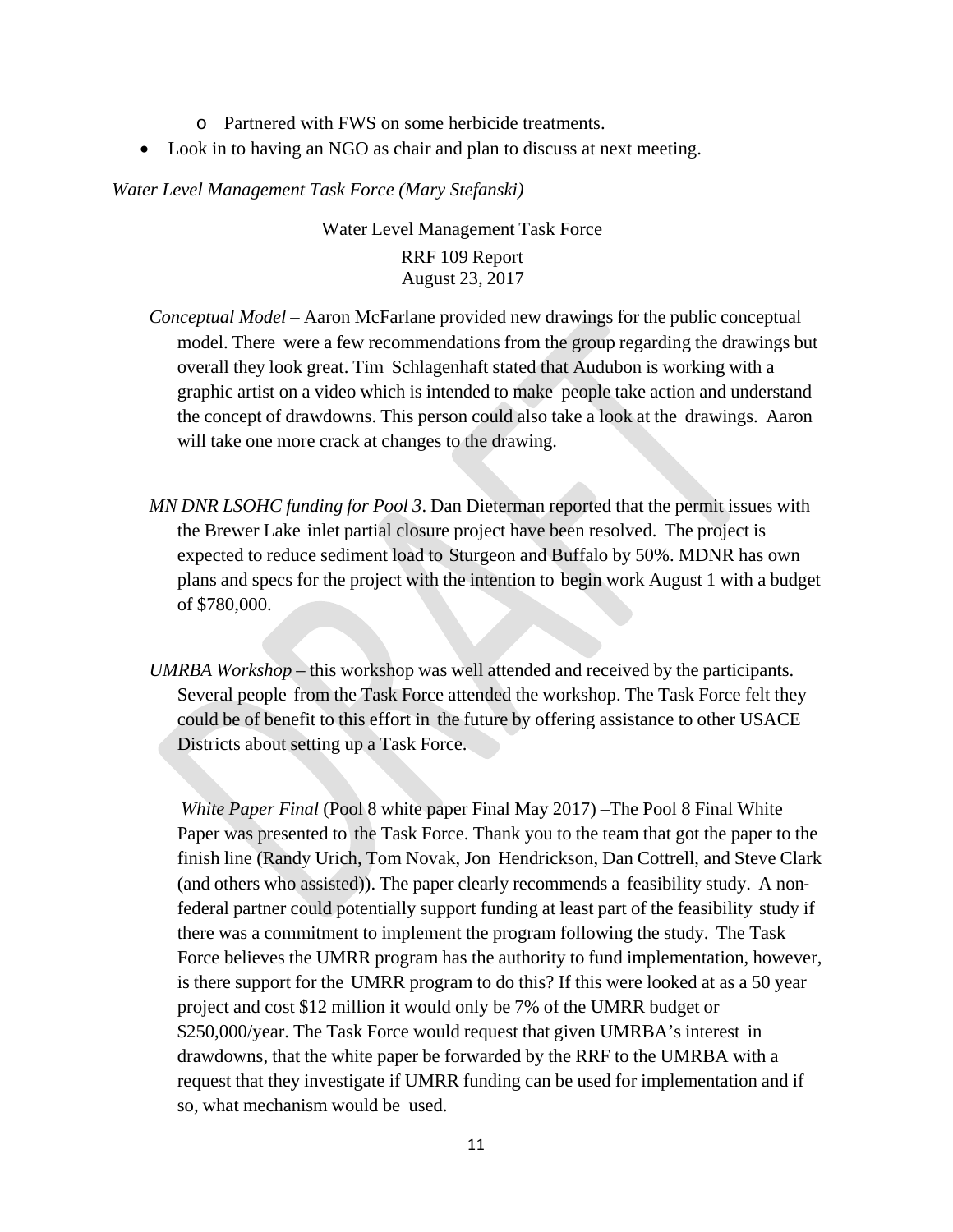The next Task Force meeting is scheduled for September 6, 2017.

• Jim Fischer and Steve Tapp will draft a letter to the UMRR-EMP Coordinating Committee requesting clarification to see if it will be feasible to do drawdowns as outlined in the white paper on a reoccurring basis. Is there a mechanism available to fund this for the long-term? Mary Stefanski will review prior to sending it out.

#### *UMRS Watershed Study (Mickelson)*

- Decided to cost share on section 729 study UMRBA included as a cost share sponsor.
- Planning assistance to states working with Aaron Snyder to define what can be pursued.
- Summit held in Dubuque, IA in July  $-100$  people attended to scope out what a watershed study would involve.

# *Other Topics (All)*

- Next Agenda
	- o Keep UMRS study on agenda
	- o No wake enforcement around dredge in Pool 8
	- o Figure out message to send out related to safety around dredges.
	- o HEC-RAS results presented from on the Coon Rapids to Head of Lake Pepin Study
	- o Discuss full use of Pool bands in the winter so lock employees don't need to come in on overtime.
- Due-outs: Carried forward from previous RRF meetings
	- o COE to forward 2014 Dredging Season AAR to the RRF upon completion (Tapp)
	- o OSIT to investigate erosion at Lost Island and Fisher Island (Kimmel)
	- o COE to distribute Environmental Assessments for Lansing Island and McMillan Island to the RRF upon completion (Clark)
	- o FWS to distribute a preliminary draft EA of the beach plans for Pools 2-10 to the RRF upon completion (Yager)
	- o RRF to draft a letter to distribute to the USCG pertaining to buoy maintenance concerns throughout the St. Paul District (Tapp/Fischer)
	- o COE to establish a team to identify potential uses of the Corps' Regional Sediment Management and Engineering with Nature programs pertaining to the McMillan Island Project (Kimmel)
	- o MnDOT to reengage in discussions pertaining to modifying fill specifications for construction projects (Phenow)